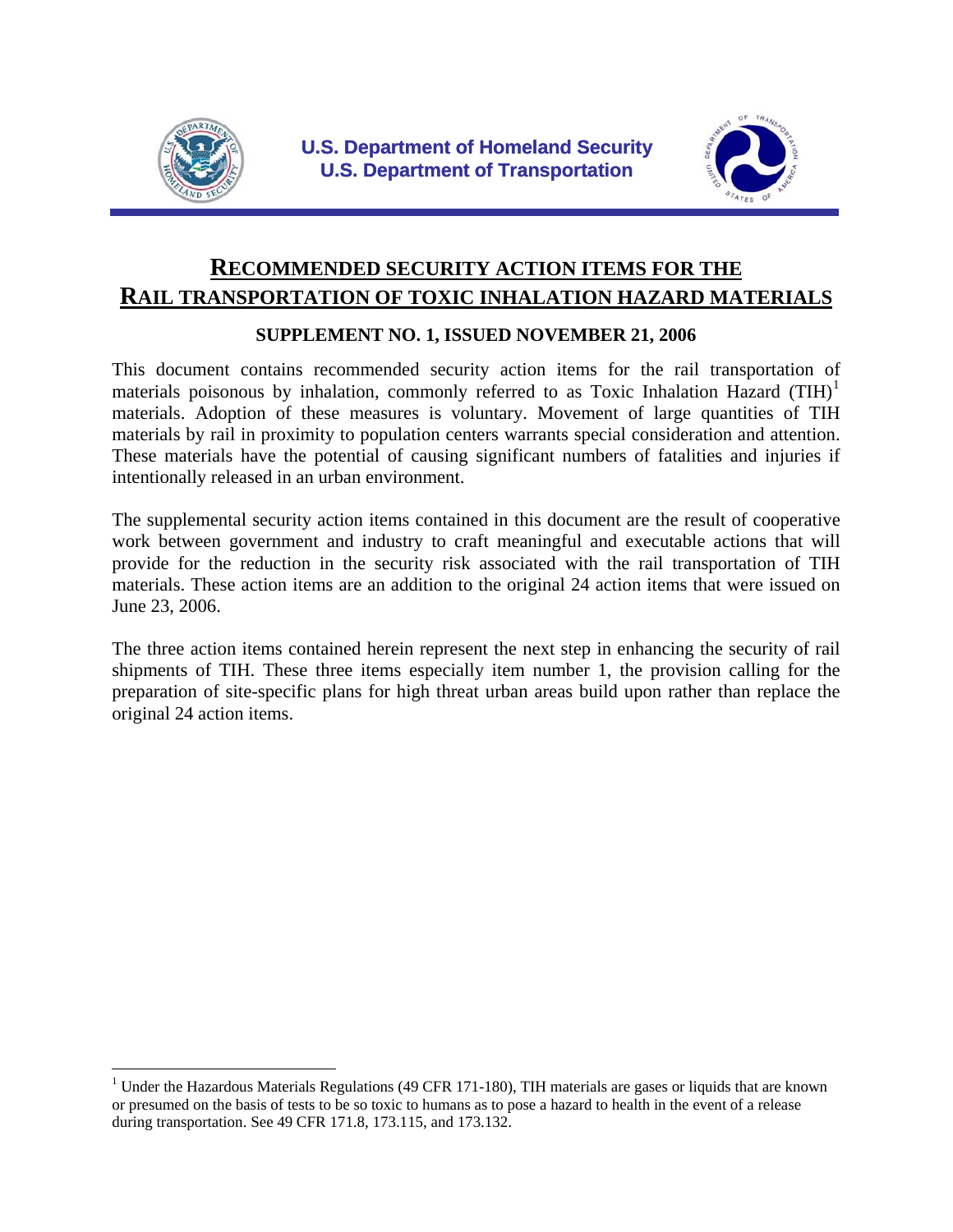# **I. Introduction**

The Department of Homeland Security and the Department of Transportation are concerned about the risk posed by the transportation by rail of bulk Toxic Inhalation Hazard materials (TIH) in High Threat Urban Areas. Our intention is to work with the freight rail industry to develop and implement security initiatives that will measurably reduce the risk and enhance the security of bulk Toxic Inhalation Hazards moved by rail in High Threat Urban Areas (HTUA). DHS and DOT have identified four areas to be addressed:

- The establishment of secure storage areas for rail cars carrying Toxic Inhalation Hazard (TIH) materials;
- The expedited movement of trains transporting rail cars carrying TIH materials;
- The positive and secure handoff of TIH rail cars at points of carrier interchange and at points of origination and delivery; and,
- The minimization of unattended[∗](#page-1-0) loaded tank cars carrying TIH materials

# **II. Risk Definition**

All railroad freight carriers operating in High Threat Urban Areas will develop annexes to their security plans that are site specific to that High Threat Urban Area as defined by the Department of Homeland Security Urban Area Security Initiative (UASI) geographic areas.

The security plans will be risk-based and will include metrics that reflect population density and the amount of TIH materials transported by rail and the length of time that these shipments are in High Threat Urban Areas. The plans will be classified appropriately to protect sensitive information.

TSA will provide the rail carriers with a list of urban areas previously identified.

The goal of this initiative is to measurably reduce the risk of the transportation by rail of bulk TIH materials through high threat urban areas. Railroads will strive to reduce risk by 25 percent in the first year. TSA will work with the railroads on goals for succeeding years. Risk will be defined as a function of population density, number of TIH shipments, and the length of time TIH cars are unattended\* and unsecured.

 $\overline{a}$ 

<span id="page-1-0"></span><sup>∗</sup> Unattended Cars for the purpose of this document are those rail cars that are in a train or on railroad-controlled leads or tracks with no crew on board, no personnel active in the area, or no electronic monitoring. "Personnel" includes railroad employees or agents, law enforcement officers, private security guards, and rail customer employees.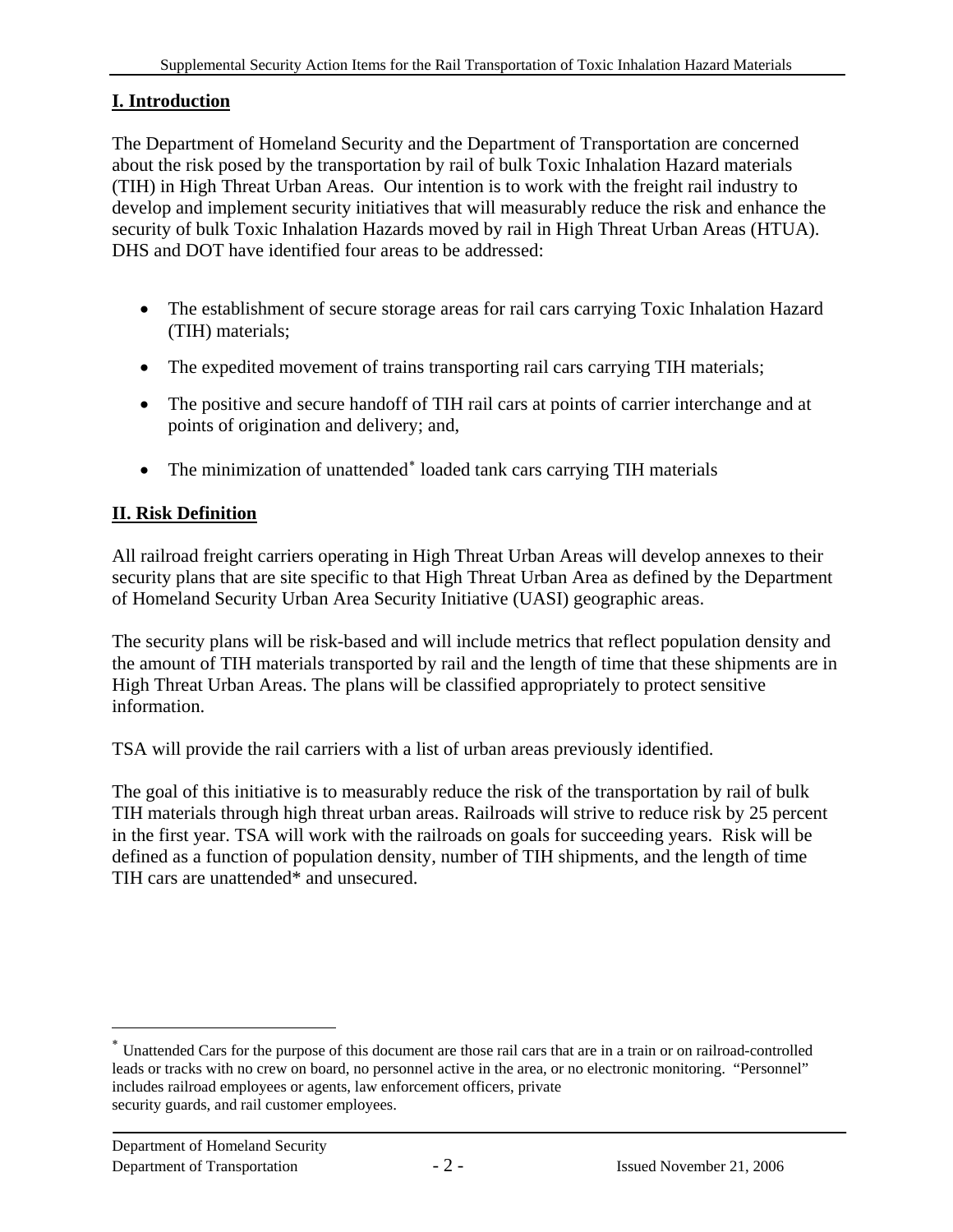#### **III. Data Base**

The risk reduction will be measured by the time TIH cars are held in yards, terminals, on railroad-controlled leased tracks and the time that TIH trains are stopped or standing within a HTUA. Railroads will strive to provide TSA baseline data within 60 days.

#### **IV. Action Plans to Reduce Risk**

#### *Supplemental Security Action Item No. 1*

Rail carriers with operations in High Threat Urban Areas (HTUA) will develop site-specific security plans that address the security of the transportation in bulk of TIH material in loaded rail cars ("TIH cars") in HTUA. The site-specific security plan should include specific and detailed measures to enhance the security of TIH cars in the carrier's custody. These plans should be completed within 90 days of the issuance date of the guidelines.

The site-security plan will address the following objectives for railroad operations within the HTUA:

- 1) Reduce the number of hours TIH cars are held in yards, terminals, and on railroad-controlled leased track in HTUA.
- 2) Minimize the occurrence of unattended\* TIH cars in HTUA.
- 3) Reduce potential exposure to surrounding people, property and environment in HTUA. Special emphasis should be placed on reducing potential exposure to hospitals, highoccupancy buildings, schools, and public venues.
- 4) Reduce the occurrence of standing TIH trains in HTUA.
- 5) Provide a procedure for the protection or surveillance of unattended TIH trains in HTUA
- 6) Ensure compliance with CFR 49 Part 174.14 (48 hour rule).
- 7) Develop site-specific procedures for the positive and secure handoff of TIH cars at points of origin, destination, and interchange in high threat urban areas.